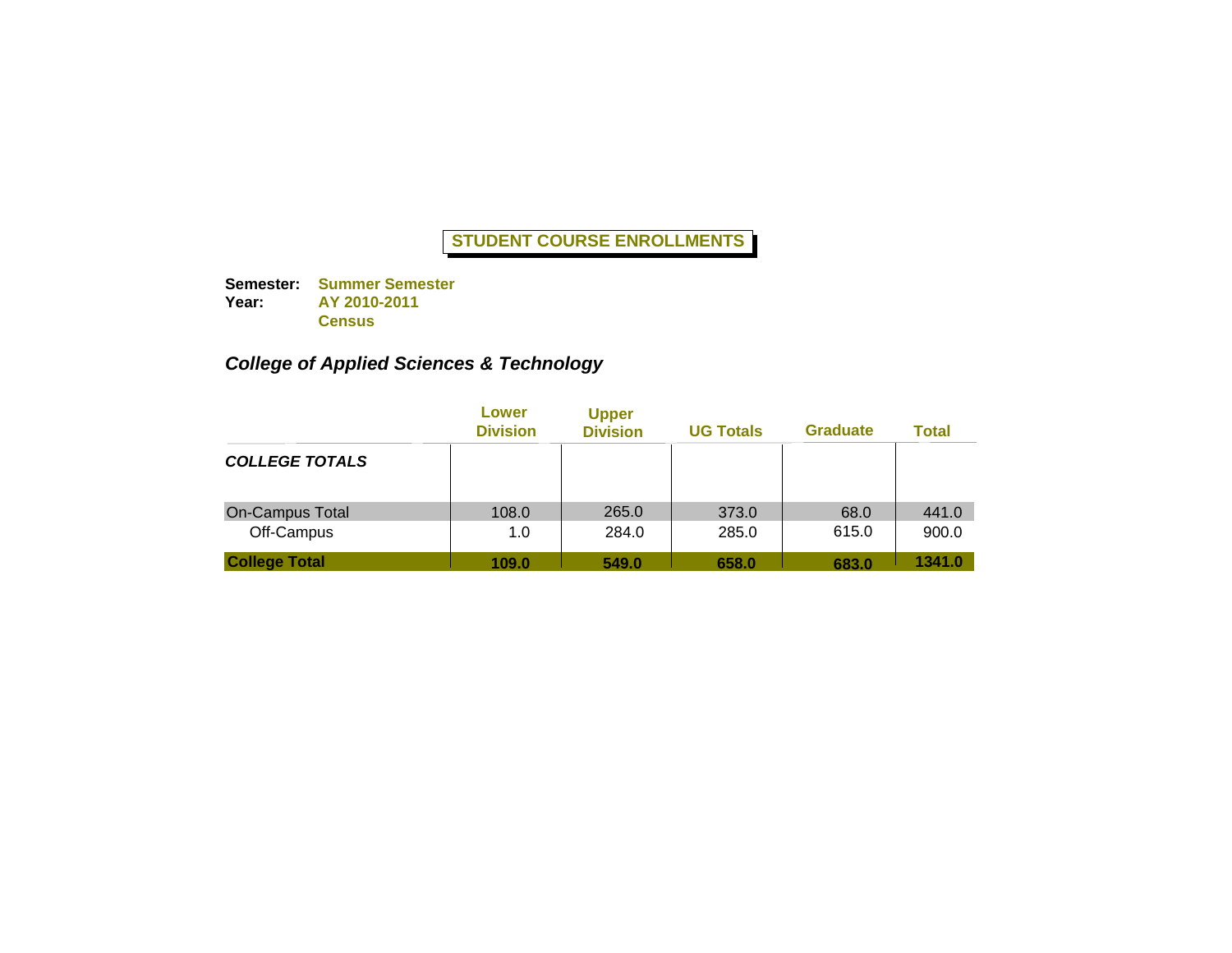**Semester: Summer Semester Year: AY 2010-2011 Census**

# *College of Architecture & Planning*

|                                      | Lower<br><b>Division</b> | <b>Upper</b><br><b>Division</b> | <b>UG Totals</b> | <b>Graduate</b> | <b>Total</b>  |
|--------------------------------------|--------------------------|---------------------------------|------------------|-----------------|---------------|
| <b>COLLEGE TOTALS</b>                |                          |                                 |                  |                 |               |
| <b>On-Campus Total</b><br>Off-Campus | 145.0<br>0.0             | 85.0<br>3.0                     | 230.0<br>3.0     | 49.0<br>22.0    | 279.0<br>25.0 |
| <b>College Total</b>                 | 145.0                    | 88.0                            | 233.0            | 71.0            | 304.0         |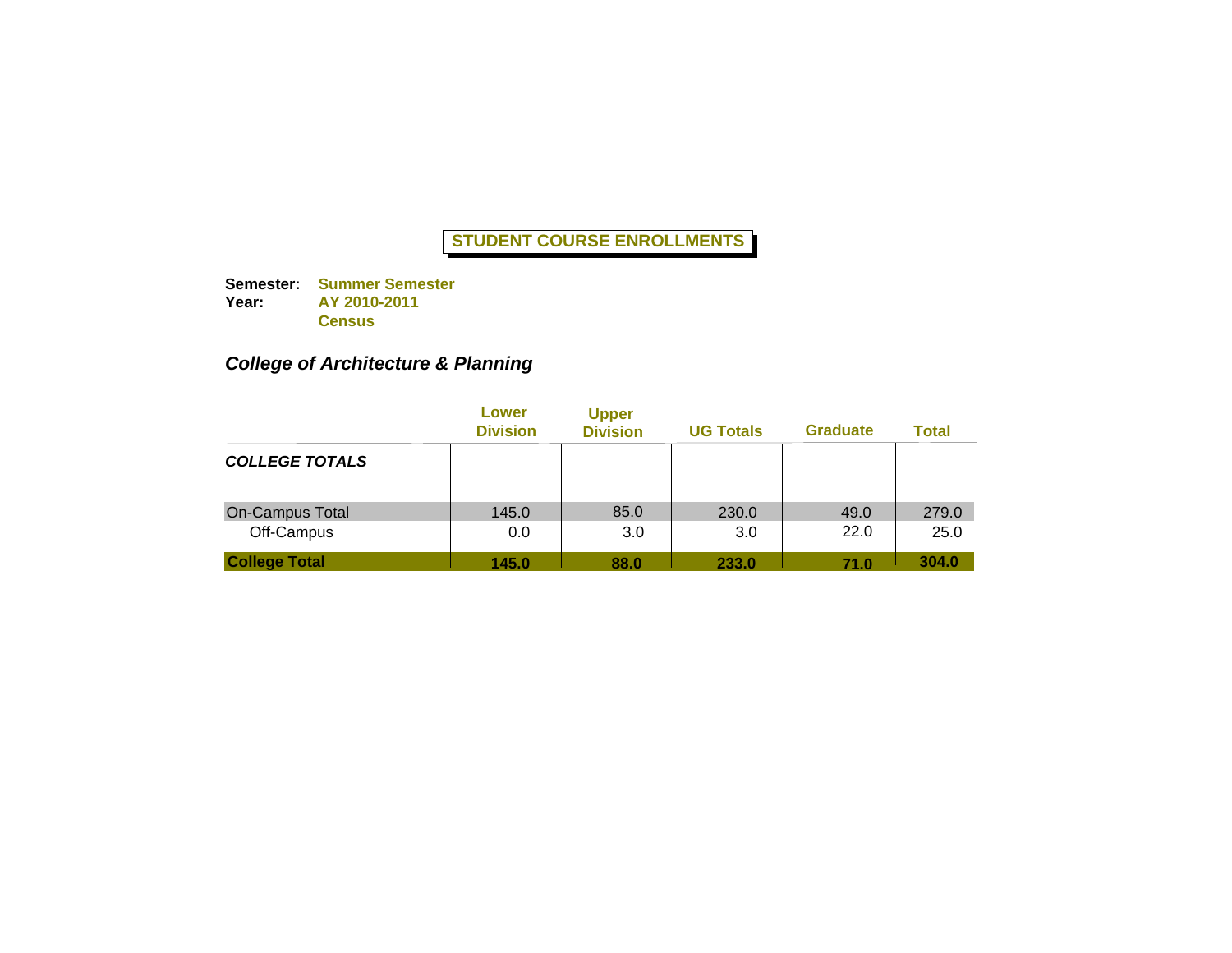**Semester: Summer Semester Year: AY 2010-2011 Census**

# *College of Business*

|                        | Lower<br><b>Division</b> | <b>Upper</b><br><b>Division</b> | <b>UG Totals</b> | <b>Graduate</b> | Total |
|------------------------|--------------------------|---------------------------------|------------------|-----------------|-------|
| <b>COLLEGE TOTALS</b>  |                          |                                 |                  |                 |       |
| <b>On-Campus Total</b> | 0.0                      | 16.0                            | 16.0             | 67.0            | 83.0  |
| Off-Campus             | 0.0                      | 48.0                            | 48.0             | 258.0           | 306.0 |
| <b>College Total</b>   | 0.0                      | 64.0                            | 64.0             | 325.0           | 389.0 |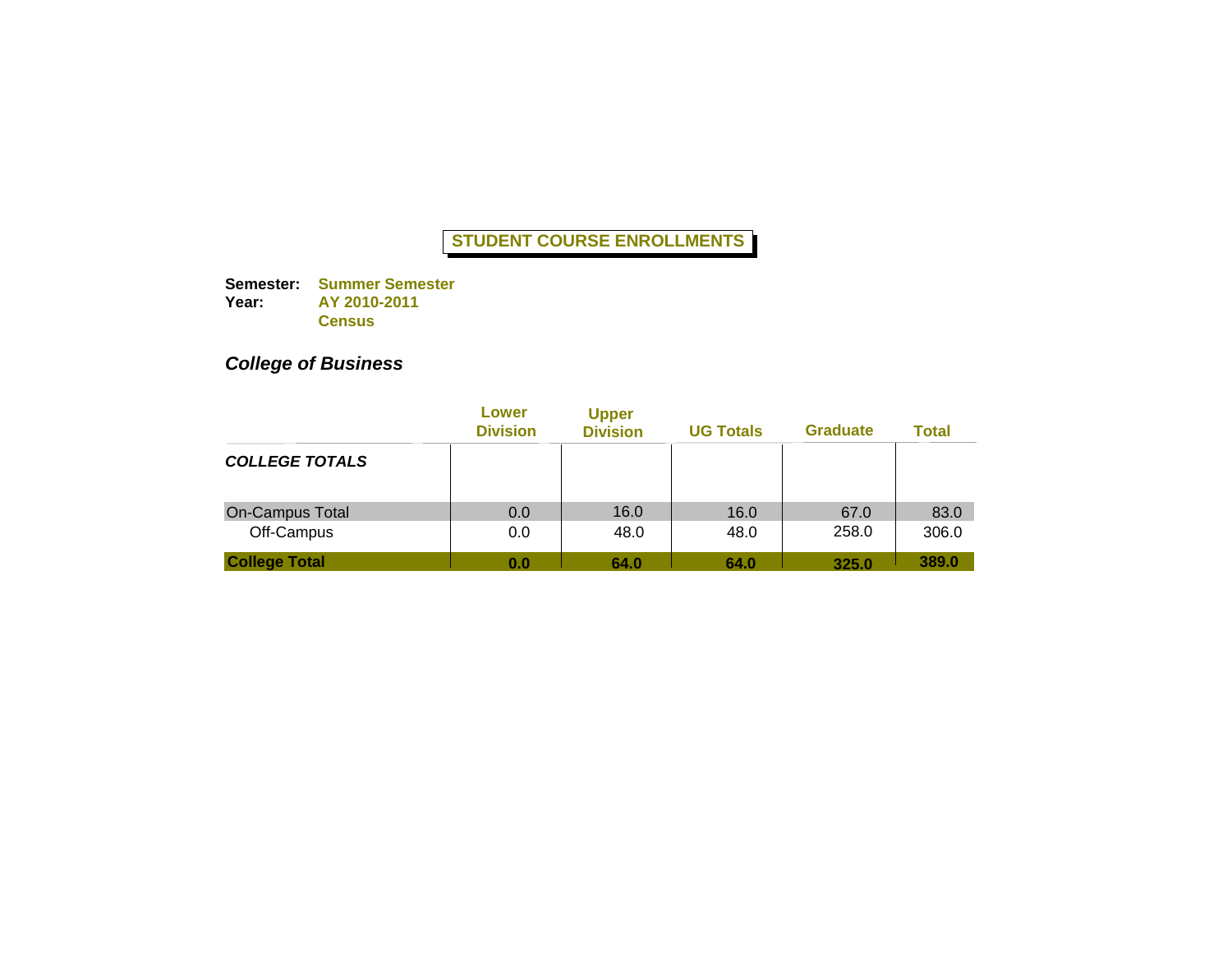**Semester: Summer Semester Year: AY 2010-2011 Census**

## *College of Communication, Information, & Media*

|                                      | Lower<br><b>Division</b> | <b>Upper</b><br><b>Division</b> | <b>UG Totals</b> | <b>Graduate</b> | <b>Total</b>   |
|--------------------------------------|--------------------------|---------------------------------|------------------|-----------------|----------------|
| <b>COLLEGE TOTALS</b>                |                          |                                 |                  |                 |                |
| <b>On-Campus Total</b><br>Off-Campus | 4.0<br>20.0              | 30.0<br>199.0                   | 34.0<br>219.0    | 109.0<br>69.0   | 143.0<br>288.0 |
| <b>College Total</b>                 | 24.0                     | 229.0                           | 253.0            | 178.0           | 431.0          |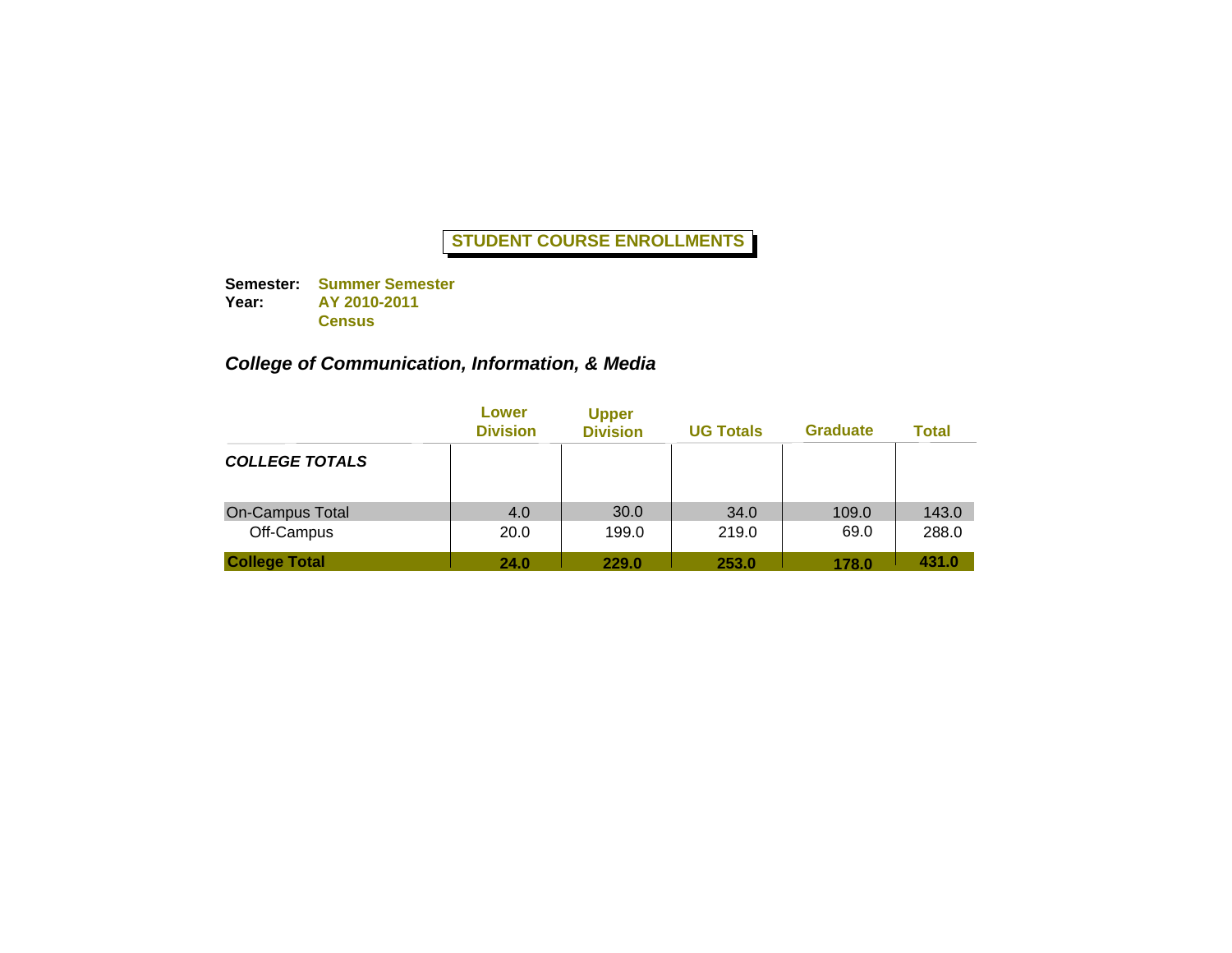**Semester: Summer Semester Year: AY 2010-2011 Census**

# *College of Fine Arts*

|                       | Lower<br><b>Division</b> | <b>Upper</b><br><b>Division</b> | <b>UG Totals</b> | <b>Graduate</b> | Total |
|-----------------------|--------------------------|---------------------------------|------------------|-----------------|-------|
| <b>COLLEGE TOTALS</b> |                          |                                 |                  |                 |       |
| On-Campus Total       | 14.0                     | 3.0                             | 17.0             | 23.0            | 40.0  |
| Off-Campus            | 13.0                     | 6.0                             | 19.0             | 26.0            | 45.0  |
| <b>College Total</b>  | 27.0                     | 9.0                             | 36.0             | 49.0            | 85.0  |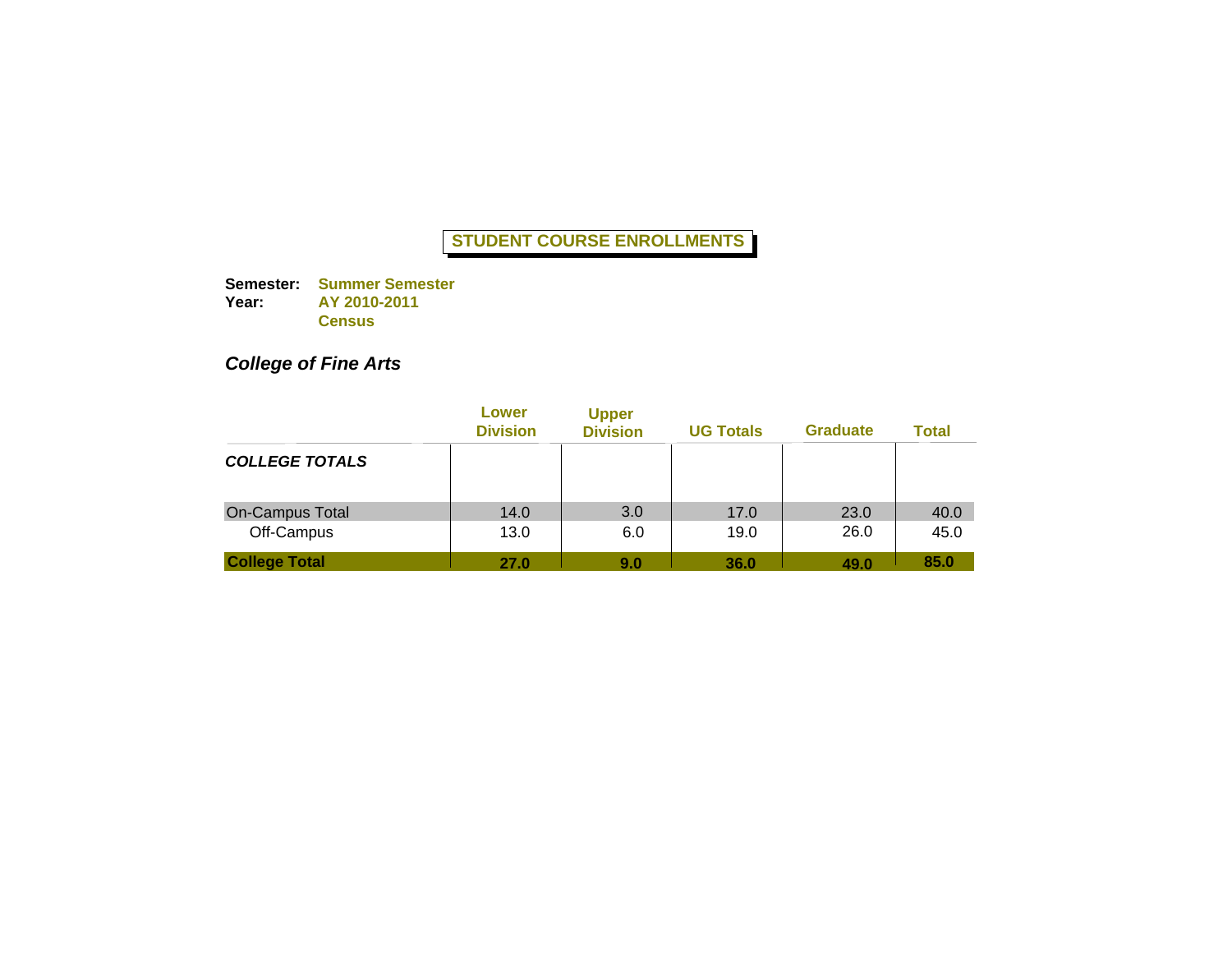**Semester: Summer Semester Year: AY 2010-2011 Census**

## *College of Sciences and Humanities*

|                                      | Lower<br><b>Division</b> | <b>Upper</b><br><b>Division</b> | <b>UG Totals</b> | <b>Graduate</b> | <b>Total</b>    |
|--------------------------------------|--------------------------|---------------------------------|------------------|-----------------|-----------------|
| <b>COLLEGE TOTALS</b>                |                          |                                 |                  |                 |                 |
| <b>On-Campus Total</b><br>Off-Campus | 700.0<br>159.0           | 266.0<br>186.0                  | 966.0<br>345.0   | 417.0<br>52.0   | 1383.0<br>397.0 |
| <b>College Total</b>                 | 859.0                    | 452.0                           | 1311.0           | 469.0           | 1780.0          |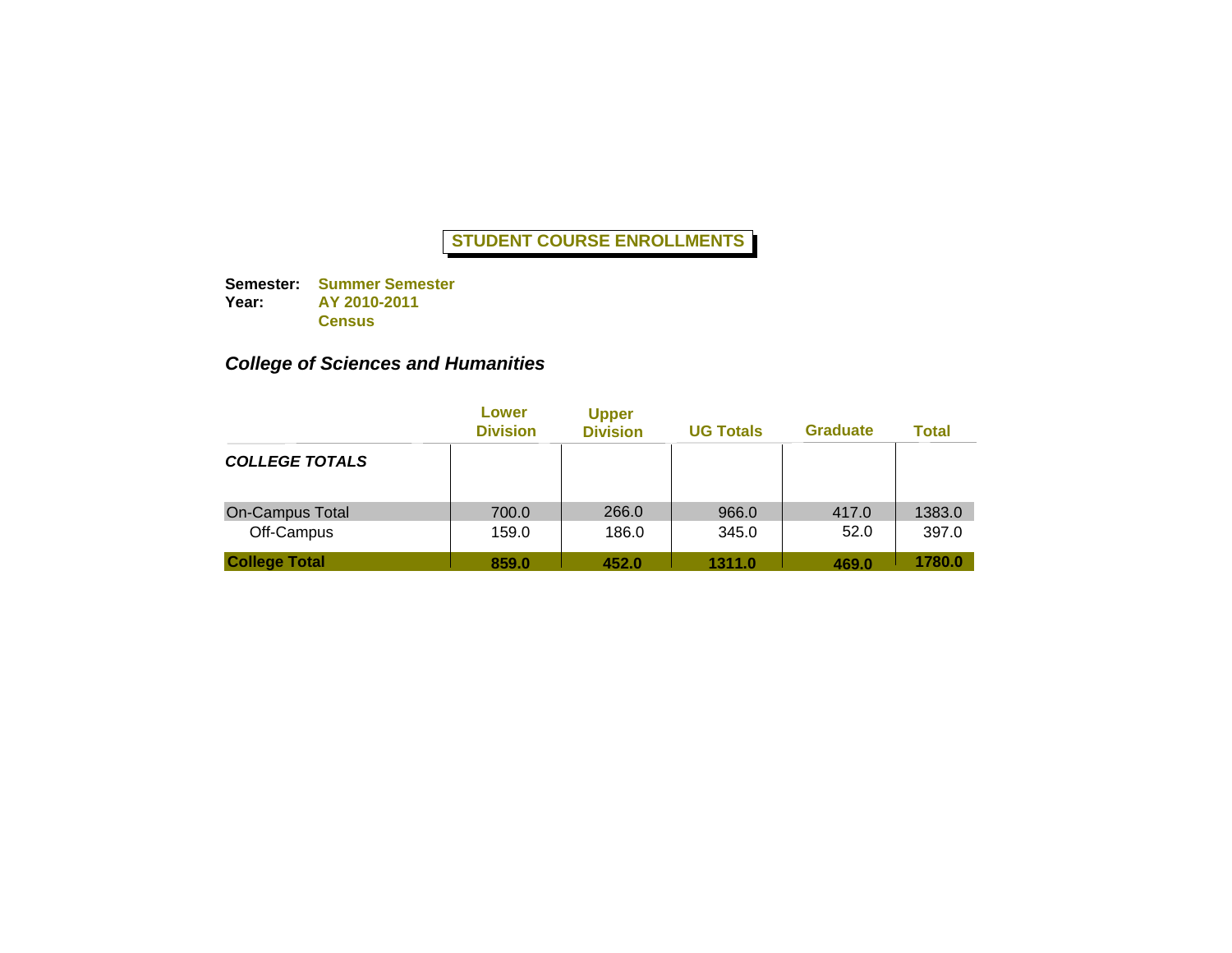**Semester: Summer Semester Year: AY 2010-2011 Census**

# *Interdepartmental*

|                        | Lower<br><b>Division</b> | <b>Upper</b><br><b>Division</b> | <b>UG Totals</b> | <b>Graduate</b> | Total |
|------------------------|--------------------------|---------------------------------|------------------|-----------------|-------|
| <b>COLLEGE TOTALS</b>  |                          |                                 |                  |                 |       |
| <b>On-Campus Total</b> | 0.0                      | 17.0                            | 17.0             | 15.0            | 32.0  |
| Off-Campus             | 0.0                      | 7.0                             | 7.0              | 0.0             | 7.0   |
| <b>College Total</b>   | 0.0                      | 24.0                            | 24.0             | 15.0            | 39.0  |